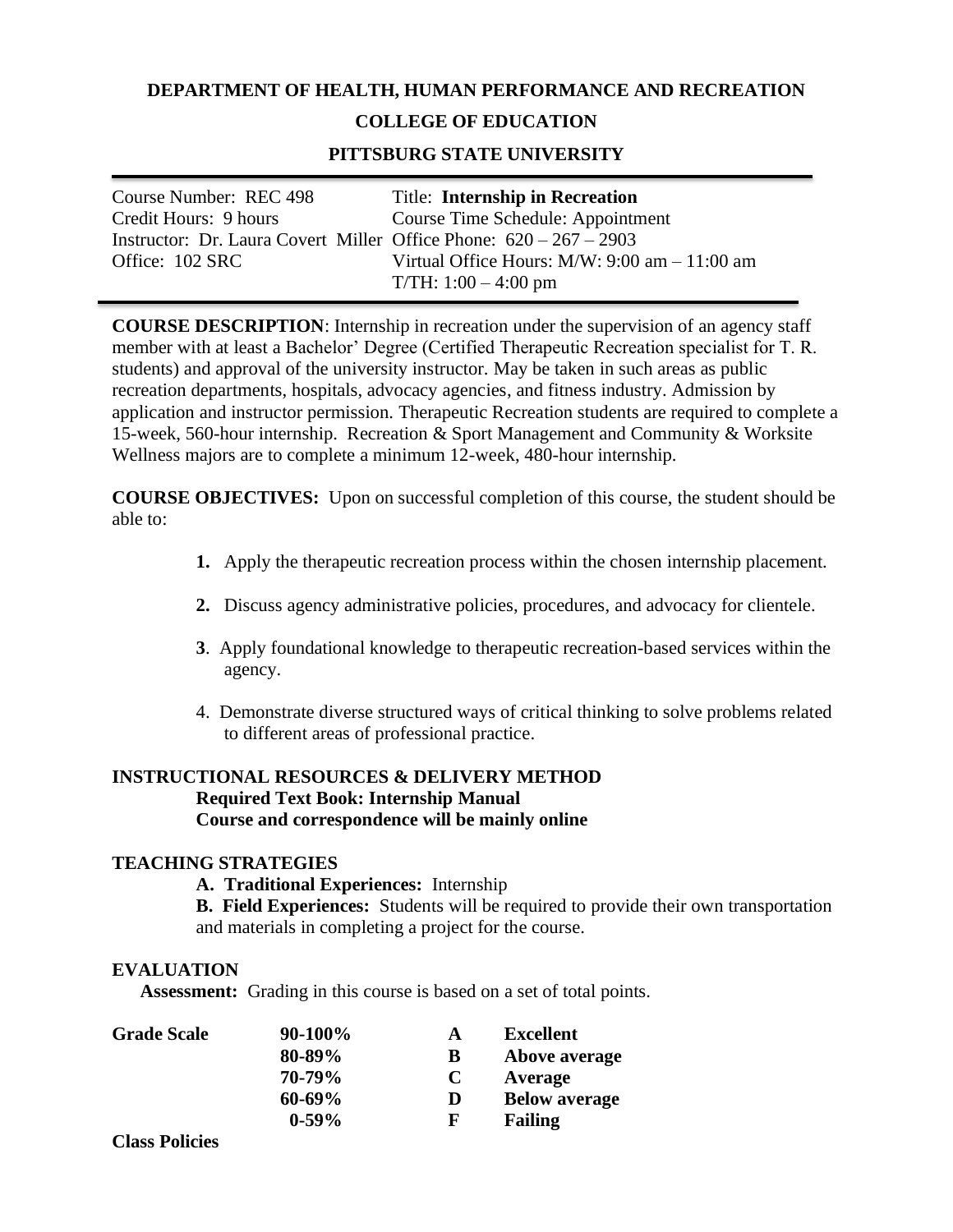**1. Academic Honesty Policy.** It is the responsibility of each student to become familiar with the University's policies concerning academic honesty. Syllabus supplement and academic dishonesty policy may be found at the following link: <https://www.pittstate.edu/registrar/syllabus-supplement.html>

**2. Accommodations**: Any student who, needs accommodations in order to meet course requirements should contact the Student Accommodations Center as soon as possible to make necessary accommodations.

**3. Assignments:** All assignments will be submitted via Canvas and in the final notebook. Students should follow the directions given in the Internship Manual for completion of assignments. No due dates are associated with each assignment due to each student having a different internship starting date. It is the student's responsibility to submit assignments in a timely manner.

4. Students whose internship goes beyond the end of the semester may not officially graduate until the following semester. Students who are in this situation will still be considered graduates once they complete their internship. The university can verify a student's completion of their degree prior to their receival of their official diploma if needed when students are applying for jobs.

5. If students need to speak with Dr. Covert Miller and are unable to set up an appointment during virtual office hours, appointments can be scheduled outside of the designated virtual office hours.

# **COURSE ASSIGNMENTS**

*Syllabus Quiz***:** Students are to complete a syllabus quiz prior to being able to submit their course assignments. The quiz is to be completed within the first week of the internship.

*Contract w/Agency*: Students are to have a signed internship contract from their agency supervisor prior to the start of the internship. Document is to be emailed to the university internship supervisor.

*Goals & Objectives*: Students are to write a minimum of five goals and objectives to be completed during the course of the internship. The goals and objectives are to be reviewed and signed by the agency internship supervisor prior to submission on Canvas. Due within the first two weeks of the internship.

*Daily Logs*: Students are to complete daily logs the first three weeks of the internship. Students are to follow the format found on Canvas within the daily logs assignment. Students are expected to keep up with their log submissions during the length of the internship. Students are to submit the daily logs all together at the end of each week.

*Weekly Logs*: Students are to complete weekly logs starting the fourth week of the internship. Students are to follow the format found on Canvas within the weekly log assignment. Students are expected to keep up with their log submissions during the length of the internship.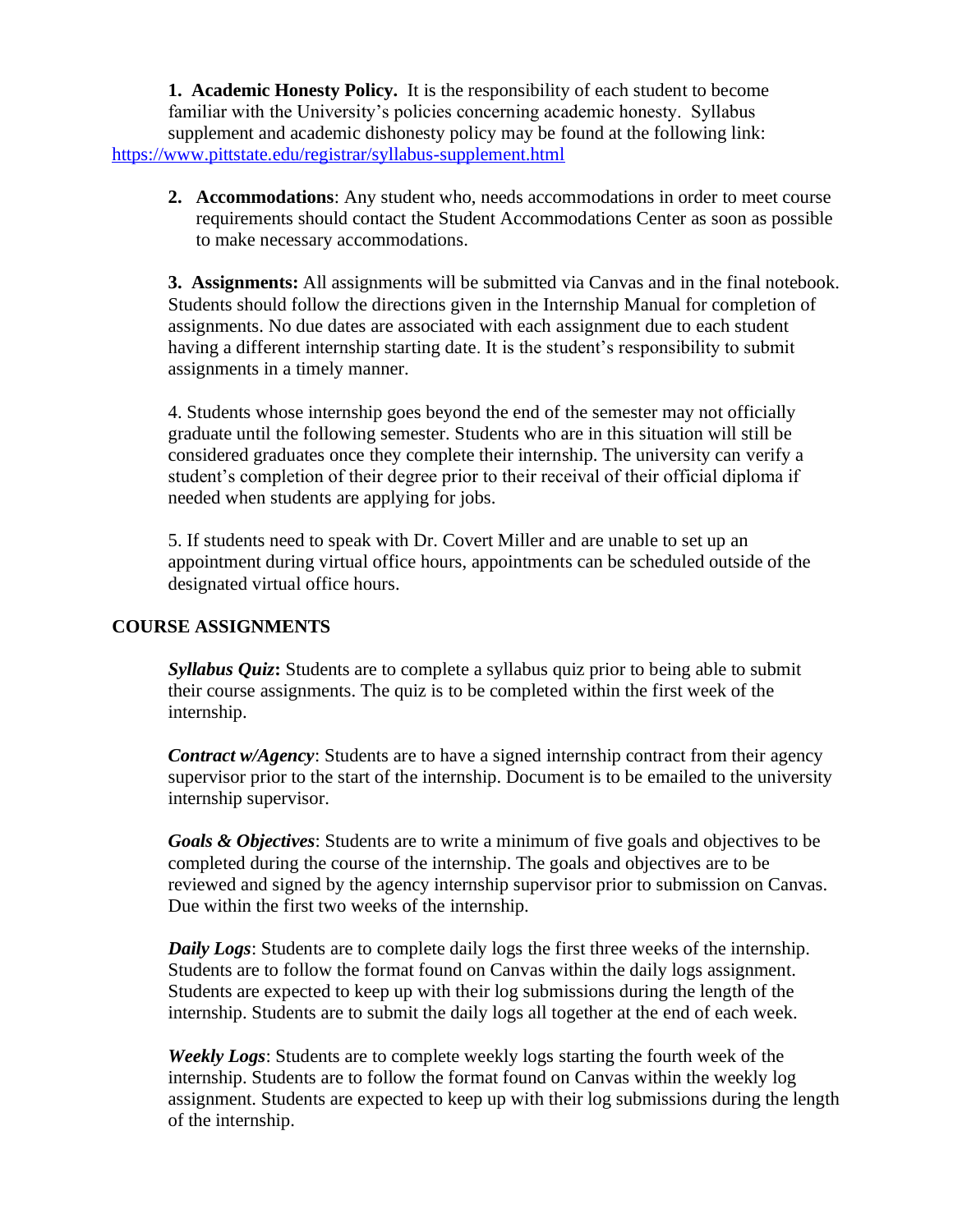*Mid-Term Written Report*: Students are to write a review of their internship covering the first six to seven weeks. The report is to summarize the first half of the internship. Students are to discuss goals achieved, accomplishments, struggles, and future goals to accomplish. Due the end of the seventh week.

*Agency Mid-Term Evaluation*: Students are to have their agency supervisor complete the mid-term evaluation within the sixth or seventh week of the internship. Students are to review this evaluation with their supervisor. Students then submit the evaluation on Canvas. The evaluation can be found in the internship manual and on Canvas.

*Case Study*: Students are to complete a case study during their internship. The case study is a written assignment to help demonstrate a thorough understanding of the therapeutic recreation process, which involves assessing individual needs, planning an intervention using recreation activity, implementing the intervention strategies and evaluating the outcomes of the plan. The case study will take the form of a written report with the following elements: 1) Description of and biographical sketch of the client/patient who is the subject of the case study (including diagnosis and description of disability); 2) Formal assessment of needs or problems to be addressed; 3) Intervention strategies or modalities to be employed; 4) Specific measurable 14 goals or outcomes to be achieved; 5) Discussion of how the intervention was implemented; 6) Evaluation of the intended outcomes; 7) progress notes (if allowed to share); 8)discharge note if applicable. This can be completed at any point in the internship.

*Final Agency Evaluation*: Students are to have the agency supervisor complete a final evaluation over the student the last week of the internship. The evaluation is to be reviewed with the student before submitting. The evaluation can be submitted via Canvas, emailed directly to the university supervisor, or placed in the final notebook.

*Major Project Report*: Students are to complete a major project during the internship. The project is to be something beneficial for the organization. The major project is to be discussed with both the agency and university internship supervisor prior to starting. Students are to submit a report reviewing what was completed. Students are to also submit any supporting documents for the major project. Examples of major projects include assessments, resource books, and new interventions.

*Picture @ Internship*: Students to submit a picture of themselves at their internship. The picture does not have to have clients in it (due to privacy regulations). The picture is to show something associated with the internship. Due at any point during the internship.

*Internship Hours Log*: Students are to log their internship hours. The log is to be submitted at the end of the internship.

*Student Evaluation of the Agency*: Students are to complete an evaluation of the internship agency. Evaluation is due at the end of the internship. Document can be submitted via Canvas or in the final notebook.

*Final Notebook & Report*: Students are to complete a final report about the internship and agency. Students are to follow the outline for the final report in the internship manual. Students are then to place the report and supporting documents within a notebook. Students are then to submit the notebook to the university internship